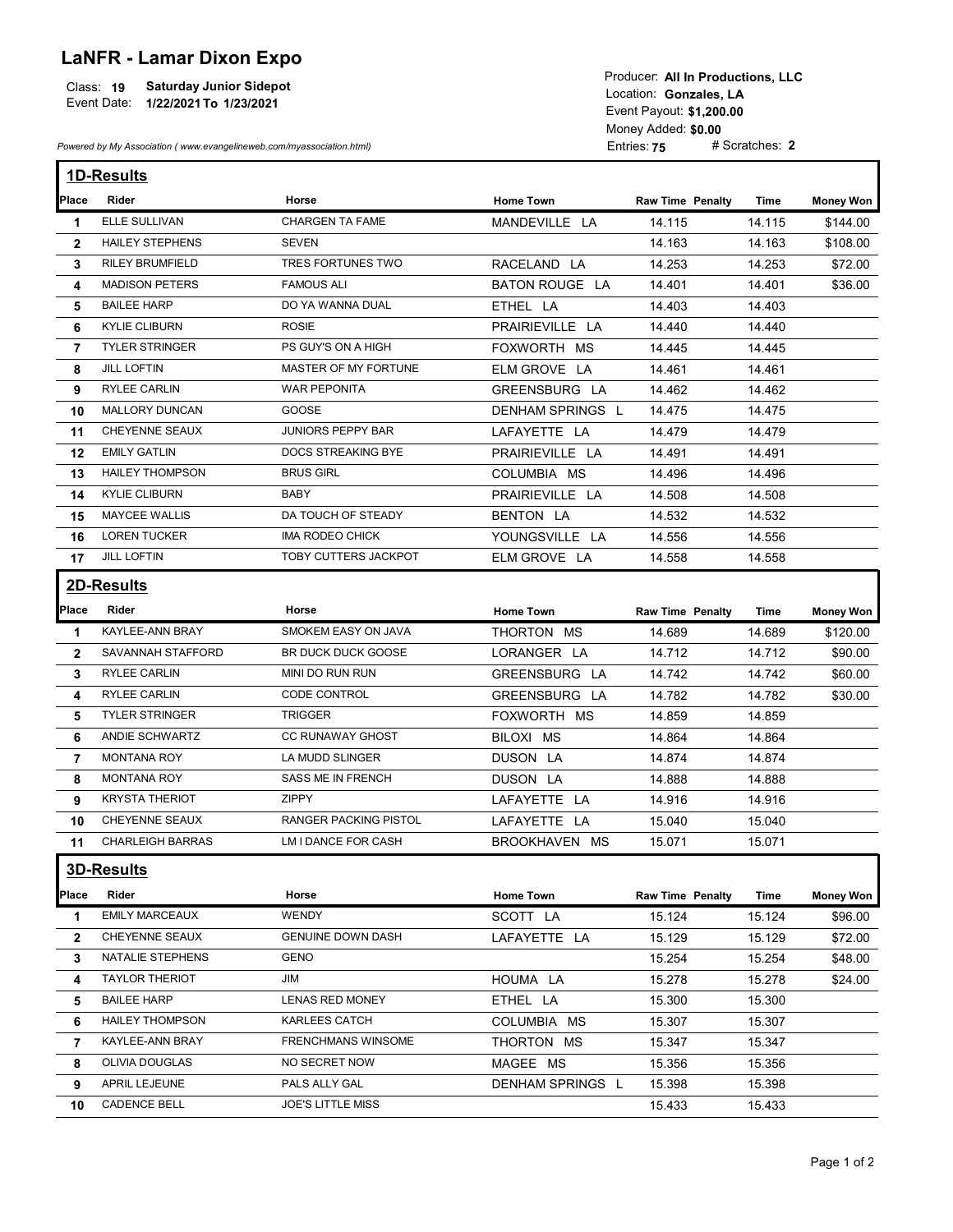|                  | 11 AVERY ALLEN           | LAD DOC LEO                |                         | 15.560                  |    | 15.560  |                  |
|------------------|--------------------------|----------------------------|-------------------------|-------------------------|----|---------|------------------|
| 12               | <b>CATHERINE DAVIS</b>   | <b>WILLOWS SAN BAR</b>     | COVINGTON LA            | 15.611                  |    | 15.611  |                  |
|                  | <b>4D-Results</b>        |                            |                         |                         |    |         |                  |
| Place            | Rider                    | Horse                      | <b>Home Town</b>        | <b>Raw Time Penalty</b> |    | Time    | <b>Money Won</b> |
| -1               | <b>KYLIE CLIBURN</b>     | <b>PERRY</b>               | PRAIRIEVILLE LA         | 15.654                  |    | 15.654  | \$78.00          |
| $\overline{2}$   | <b>MIA BALDWIN</b>       | <b>FRENCH MISS OTOE</b>    | GEISMAR LA              | 15.657                  |    | 15.657  | \$60.00          |
| $\mathbf{3}$     | <b>HAILEY STEPHENS</b>   | <b>REPO</b>                |                         | 15.871                  |    | 15.871  | \$42.00          |
|                  |                          |                            |                         |                         |    |         |                  |
|                  | 5D-Results               |                            |                         |                         |    |         |                  |
| Place            | Rider                    | Horse                      | <b>Home Town</b>        | <b>Raw Time Penalty</b> |    | Time    | Money Won        |
| $\mathbf 1$      | <b>ANNALISE MORRISON</b> | <b>BAR B BARBIE BOOGIE</b> |                         | 16.434                  |    | 16.434  | \$48.00          |
| $\mathbf{2}$     | KALEB BABIN              | CASH N PLAN                | GONZALES LA             | 16.700                  |    | 16.700  | \$36.00          |
| 3                | <b>LAUREN MAYEUX</b>     | <b>LUCY</b>                | FOLSOM LA               | 16.875                  |    | 16.875  | \$24.00          |
| 4                | MARGARET SPANGLER        | SUNDAY                     | KENTWOOD LA             | 16.936                  |    | 16.936  | \$12.00          |
| 5                | RACHEL TASSARA           | CASH MONEY                 | SAINT ROSE LA           | 17.194                  |    | 17.194  |                  |
| 6                | SHELBY BROWN             | <b>NIKKI</b>               | BELLE CHASSE LA         | 17.249                  |    | 17.249  |                  |
| 7                | CAROLYN BOURGEOIS        | <b>MOCHA</b>               |                         | 25.455                  |    | 25.455  |                  |
|                  | No Time-Results          |                            |                         |                         |    |         |                  |
| <b>Place</b>     | Rider                    | Horse                      | <b>Home Town</b>        | Raw Time Penalty        |    | Time    | <b>Money Won</b> |
|                  | ELLE SULLIVAN            | <b>GOLD MASTERCARD</b>     | MANDEVILLE LA           | 14.067                  | 5  | 819.067 |                  |
|                  | <b>EMILY GATLIN</b>      | COOL PERKS TA HEAVEN       | PRAIRIEVILLE LA         | 14.112                  | 5  | 819.112 |                  |
|                  | <b>BALEIGH MERRITT</b>   | <b>TRUMP</b>               |                         | 14.303                  | 5  | 819.303 |                  |
|                  | <b>JILL LOFTIN</b>       | <b>PISTOL</b>              | ELM GROVE LA            | 14.500                  | 5  | 819.500 |                  |
|                  | <b>HAILEY THOMPSON</b>   | DON'T HOPE BELIEVE         | COLUMBIA MS             | 14.589                  | 5  | 819.589 |                  |
|                  | <b>CHARLEIGH BARRAS</b>  | SL MISS PEPPY KATE         | BROOKHAVEN MS           | 14.821                  | 5  | 819.821 |                  |
|                  | <b>MADISON PETERS</b>    | SPIDER WEBB                | BATON ROUGE LA          | 14.847                  | 5  | 819.847 |                  |
|                  | <b>LEXI BACON</b>        | <b>FANCY</b>               |                         | 15.033                  | 5  | 820.033 |                  |
|                  | ELIANA SHIDAKER          | SHOWDOWNS BAY ROXIE        | ST FRANCISVILLE LA      | 15.038                  | 5  | 820.038 |                  |
|                  | KATE ALEXANDER           | SHEZ HOLIDAY FUN           | PURVIS MS               | 15.427                  | 5  | 820.427 |                  |
|                  | ELLA POOLEY              | FIRST DOWN HICKORY 4       | GRETNA LA               |                         |    | 820.523 |                  |
|                  | PAIGE ARGUELLES          | PACKIN A SHINE             |                         | 15.523                  | 5  |         |                  |
|                  |                          |                            |                         | 15.940                  | 5  | 820.940 |                  |
|                  | MALLORY DUNCAN           | PT MAJOR CASHNCREDIT       | <b>DENHAM SPRINGS L</b> | 16.579                  | 5  | 821.579 |                  |
|                  | KYNDAL LEJEUNE           | ZAN PARR SOLANO            | DENHAM SPRINGS L        | 16.695                  | 5  | 821.695 |                  |
|                  | <b>CHARLEIGH BARRAS</b>  | PJH TUCKERS MEMORY         | BROOKHAVEN MS           | 17.777                  | 5  | 822.777 |                  |
|                  | <b>JOSLYN PARNELL</b>    | <b>GET IT TA GO</b>        | SLAUGHTER LA            | 14.934                  | 10 | 824.934 |                  |
|                  | NATALIE STEPHENS         | DASANI                     |                         | 15.023                  | 10 | 825.023 |                  |
|                  | <b>KRYSTA THERIOT</b>    | <b>CHIEF</b>               | LAFAYETTE LA            | 15.190                  | 10 | 825.190 |                  |
|                  | ELLE SULLIVAN            | <b>INDEFEASIBLE BJ</b>     | MANDEVILLE LA           | 15.239                  | 10 | 825.239 |                  |
|                  | <b>MONTANA ROY</b>       | WHO STOLI MY CORONA        | DUSON LA                | 16.247                  | 10 | 826.247 |                  |
|                  | RACHEL TASSARA           | HONDEAUX                   | SAINT ROSE LA           | 16.301                  | 10 | 826.301 |                  |
|                  | <b>AUSTIN BANKSTON</b>   | ZAN PAR TOPSY ROXY         | HOLDEN LA               | 999.000                 |    | 999.000 |                  |
|                  | ELLA POOLEY              | <b>TREIS MYSTERY</b>       | GRETNA LA               | 999.000                 |    | 999.000 |                  |
| <b>Scratches</b> |                          |                            |                         |                         |    |         |                  |
|                  | Contestant               | Horse                      | <b>Home Town</b>        |                         |    |         |                  |
|                  | <b>AVERY TATE</b>        | <b>BITAS ON GUARD</b>      | CHURCH POINT LA         |                         |    |         |                  |
|                  |                          |                            |                         |                         |    |         |                  |
|                  | SOPHIE BADEAUX           | KAT                        | HOUMA LA                |                         |    |         |                  |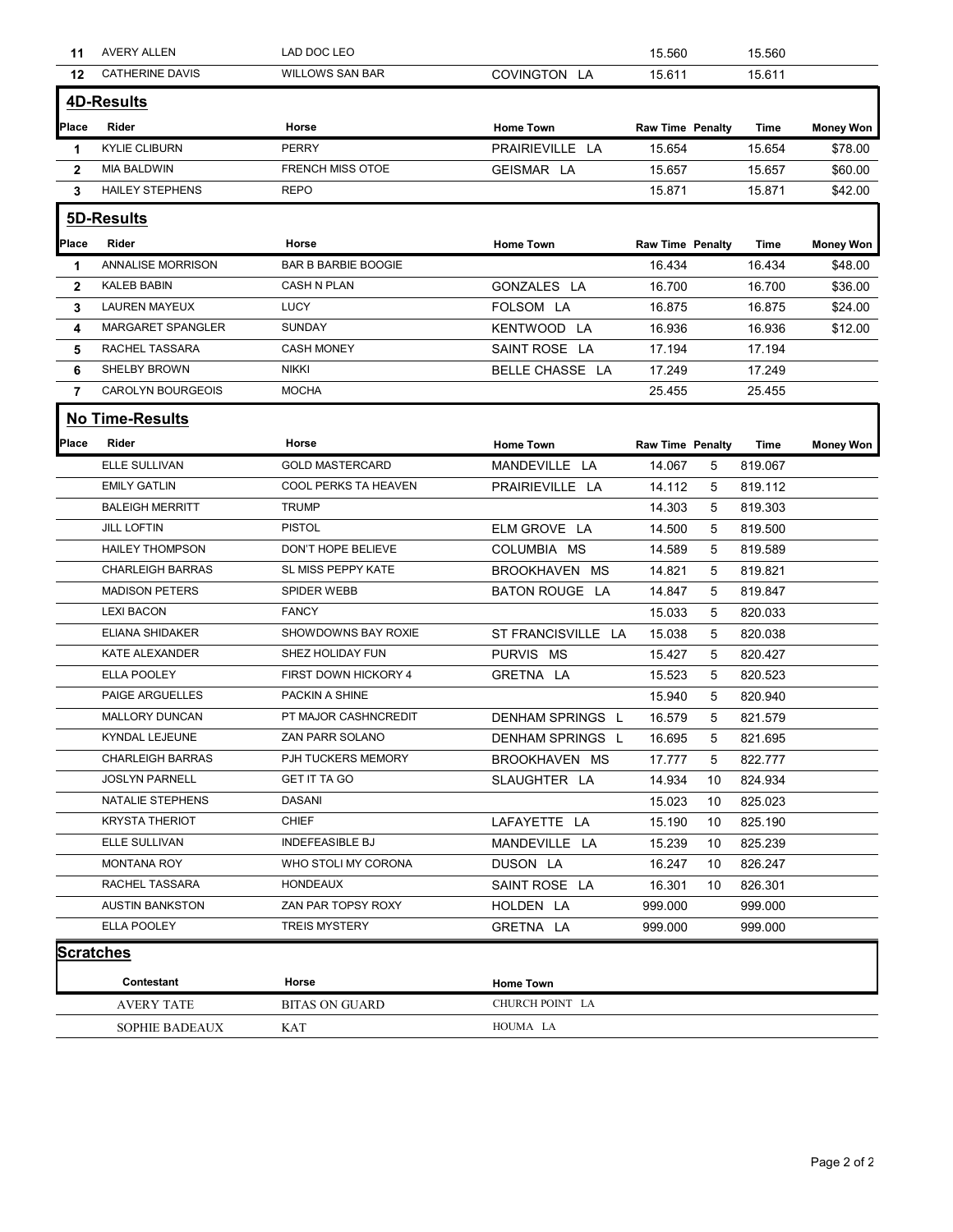## LaNFR - Lamar Dixon Expo

|             |                               | TUUUUUI. AILIILETUUUUUIUIS. LLU |
|-------------|-------------------------------|---------------------------------|
| Class: 20   | <b>Saturday Adult Sidepot</b> | Location: Gonzales, LA          |
| Event Date: | 1/22/2021 To 1/23/2021        |                                 |
|             |                               | Event Pavout: \$4,690.00        |

|                      | <b>LaNFR - Lamar Dixon Expo</b><br><b>Saturday Adult Sidepot</b><br>Class: 20<br>Event Date: 1/22/2021 To 1/23/2021<br>Powered by My Association (www.evangelineweb.com/myassociation.html) |                                        |                                 | Producer: All In Productions, LLC<br>Location: Gonzales, LA<br>Event Payout: \$1,680.00<br>Money Added: \$0.00<br>Entries: 105 | # Scratches: 6   |                      |
|----------------------|---------------------------------------------------------------------------------------------------------------------------------------------------------------------------------------------|----------------------------------------|---------------------------------|--------------------------------------------------------------------------------------------------------------------------------|------------------|----------------------|
|                      | <b>1D-Results</b>                                                                                                                                                                           |                                        |                                 |                                                                                                                                |                  |                      |
|                      | Rider                                                                                                                                                                                       |                                        |                                 |                                                                                                                                |                  |                      |
| Place                | SARAH ROSE WAGUESPACK                                                                                                                                                                       | Horse<br>ROSES ROAN RANGER             | <b>Home Town</b><br>GONZALES LA | <b>Raw Time Penalty</b>                                                                                                        | Time             | <b>Money Won</b>     |
| -1<br>$\overline{2}$ | <b>BLAISE BERCEGEAY</b>                                                                                                                                                                     | RUNNIN FOR A TITLE                     | SUMMIT MS                       | 13.723<br>13.778                                                                                                               | 13.723<br>13.778 | \$151.00<br>\$126.00 |
| 3                    | <b>ASHLEY ROGERS</b>                                                                                                                                                                        | BR HAI FLYIN FIRE                      | FOLSOM LA                       | 13.883                                                                                                                         | 13.883           | \$101.00             |
| 4                    | <b>MICKAYLA BROWN</b>                                                                                                                                                                       | <b>CUSTOM GRAY</b>                     | PLEASANT HILL LA                | 13.952                                                                                                                         | 13.952           | \$76.00              |
| 5                    | <b>MARLEY SEALS</b>                                                                                                                                                                         | SPECIAL LIL OAK                        | COLUMBIA MS                     | 13.953                                                                                                                         | 13.953           | \$50.00              |
| 6                    | <b>BLAISE BERCEGEAY</b>                                                                                                                                                                     | BR FRED DOUGLAS                        | SUMMIT MS                       | 13.985                                                                                                                         | 13.985           |                      |
| 7                    | <b>BRIAN WHEELER</b>                                                                                                                                                                        | FIRST FLASHIN JET                      | SUMMIT MS                       | 13.993                                                                                                                         | 13.993           |                      |
| 8                    | SARAH ROSE WAGUESPACK                                                                                                                                                                       | <b>VF EYSA FAMOUS</b>                  | GONZALES LA                     | 14.005                                                                                                                         | 14.005           |                      |
| 9                    | <b>LINDSEY RICHARD</b>                                                                                                                                                                      | DELTAS DUN LOPPEN                      | ARNAUDVILLE LA                  | 14.113                                                                                                                         | 14.113           |                      |
| 10                   | <b>JENNA STEWART</b>                                                                                                                                                                        | <b>HUVA BIVA</b>                       |                                 | 14.165                                                                                                                         | 14.165           |                      |
| 11                   | <b>JESSICA MELANCON</b>                                                                                                                                                                     | WHO DAT BREES N BY                     | DESTREHAN LA                    | 14.195                                                                                                                         | 14.195           |                      |
| 12                   | <b>CASEY LAICHE</b>                                                                                                                                                                         | <b>GET IT IN GOLD</b>                  | DESTREHAN LA                    | 14.196                                                                                                                         | 14.196           |                      |
|                      | 2D-Results                                                                                                                                                                                  |                                        |                                 |                                                                                                                                |                  |                      |
| Place                | Rider                                                                                                                                                                                       | Horse                                  | <b>Home Town</b>                | <b>Raw Time Penalty</b>                                                                                                        | Time             | <b>Money Won</b>     |
| $\mathbf 1$          | <b>KELLIE MOUNGER</b>                                                                                                                                                                       | RUN N WITH EASE                        | LAKELAND LA                     | 14.233                                                                                                                         | 14.233           | \$126.00             |
| $\mathbf{2}$         | REBECCA BOYD                                                                                                                                                                                | SHESAMITY SLICK DESIGN                 | ZACHARY LA                      | 14.249                                                                                                                         | 14.249           | \$105.00             |
| 3                    | <b>MAEGAN WARREN</b>                                                                                                                                                                        | CD INVEST N MY FROSTY                  | STAR MS                         | 14.284                                                                                                                         | 14.284           | \$84.00              |
| 4                    | <b>SIERRA POWERS</b>                                                                                                                                                                        | WF A SHARP DASH                        |                                 | 14.351                                                                                                                         | 14.351           | \$63.00              |
| 5                    | <b>OLIVIA CHENEVERT</b>                                                                                                                                                                     | CARAWAYS INSEXYSLANE                   | PLAUCHEVILLE LA                 | 14.440                                                                                                                         | 14.440           | \$42.00              |
| 6                    | ALIECE HUVAL                                                                                                                                                                                | <b>MAGICAL LIL PRINCESS</b>            | EUNICE LA                       | 14.493                                                                                                                         | 14.493           |                      |
| 7                    | <b>CRISTI TURNER</b>                                                                                                                                                                        | QUICK LIKE NOVA                        | VINEGAR BEND AL                 | 14.497                                                                                                                         | 14.497           |                      |
| 8                    | <b>ESTEE HAWKINS</b>                                                                                                                                                                        | PK A DASH OF SASS                      | HAMMOND LA                      | 14.507                                                                                                                         | 14.507           |                      |
| 9                    | <b>BETH ELLZEY</b>                                                                                                                                                                          | SHAWNEE JET MOON                       | ELLISVILLE MS                   | 14.515                                                                                                                         | 14.515           |                      |
| 10                   | <b>MAEGAN WARREN</b>                                                                                                                                                                        | PJH DOUBLEMYFIREWATER                  | STAR MS                         | 14.519                                                                                                                         | 14.519           |                      |
| 11                   | <b>CARLI LINDSEY</b>                                                                                                                                                                        | MISS JB0913                            | TAYLOR AR                       | 14.536                                                                                                                         | 14.536           |                      |
| 12                   | <b>DELANI LASSEIGNE</b>                                                                                                                                                                     | <b>SKEEZIXS PLAYGIRL</b>               | HOUMA LA                        | 14.578                                                                                                                         | 14.578           |                      |
| 13                   | <b>KYLIE AVERETT</b>                                                                                                                                                                        | STRAIGHT N OLE POCOPINE                | LORANGER LA                     | 14.618                                                                                                                         | 14.618           |                      |
| 14                   | <b>OLIVIA CHENEVERT</b>                                                                                                                                                                     | AGOUTI DE LADY                         | PLAUCHEVILLE LA                 | 14.647                                                                                                                         | 14.647           |                      |
|                      |                                                                                                                                                                                             |                                        |                                 |                                                                                                                                |                  |                      |
|                      | <b>3D-Results</b>                                                                                                                                                                           |                                        |                                 |                                                                                                                                |                  |                      |
| Place                | Rider                                                                                                                                                                                       | Horse                                  | <b>Home Town</b>                | <b>Raw Time Penalty</b>                                                                                                        | Time             | <b>Money Won</b>     |
| -1                   | PRICE MCNEESE                                                                                                                                                                               | CASH TO DI FOR                         | COLUMBIA MS                     | 14.783                                                                                                                         | 14.783           | \$101.00             |
| $\mathbf{2}$         | <b>ASHLEY MCBRIDE</b>                                                                                                                                                                       | PEPTOS SOUTHERN GIRL                   | IRVINGTON AL                    | 14.797                                                                                                                         | 14.797           | \$84.00              |
|                      | RHEALYN LEGENDRE                                                                                                                                                                            | <b>ROSE</b>                            | LOCKPORT LA                     | 14.876                                                                                                                         | 14.876           | \$67.00              |
| 3                    | <b>BETH ELLZEY</b>                                                                                                                                                                          | PEPPYS BUGGIN TANK                     | ELLISVILLE MS                   | 14.889                                                                                                                         | 14.889           | \$50.00              |
| 4                    |                                                                                                                                                                                             |                                        | FOLSOM LA                       | 14.898                                                                                                                         | 14.898           | \$34.00              |
| 5.                   | KATHERINE MACERA                                                                                                                                                                            | <b>SFW ROCKSTAR</b>                    |                                 |                                                                                                                                |                  |                      |
| 6                    | <b>VICTORIA GIOVENGO</b>                                                                                                                                                                    | PERKS DARK ANGEL                       | SLIDELL LA                      | 14.902                                                                                                                         | 14.902           |                      |
| 7                    | ERIN BEAUBOEUF                                                                                                                                                                              | LEONARD                                | BOYCE LA                        | 15.003                                                                                                                         | 15.003           |                      |
| 8                    | KATHERINE MACERA                                                                                                                                                                            | <b>BLEW BAYOU</b>                      | FOLSOM LA                       | 15.036                                                                                                                         | 15.036           |                      |
| 9                    | <b>JESSI BRUNO</b>                                                                                                                                                                          | LENA FAJITA ROSE                       | RACELAND LA                     | 15.037                                                                                                                         | 15.037           |                      |
| 10                   | LAUREN JETER                                                                                                                                                                                | <b>GIN RUM BOOGIE</b>                  | COLUMBIA TN                     | 15.042                                                                                                                         | 15.042           |                      |
| 11                   | <b>GRACIE LANGSTON</b><br>JENNY VIDRINE                                                                                                                                                     | WT SMOKUM JOSE<br><b>BERETTA BRETT</b> | HAMBURG AR<br>SAINT AMANT LA    | 15.056<br>15.062                                                                                                               | 15.056<br>15.062 |                      |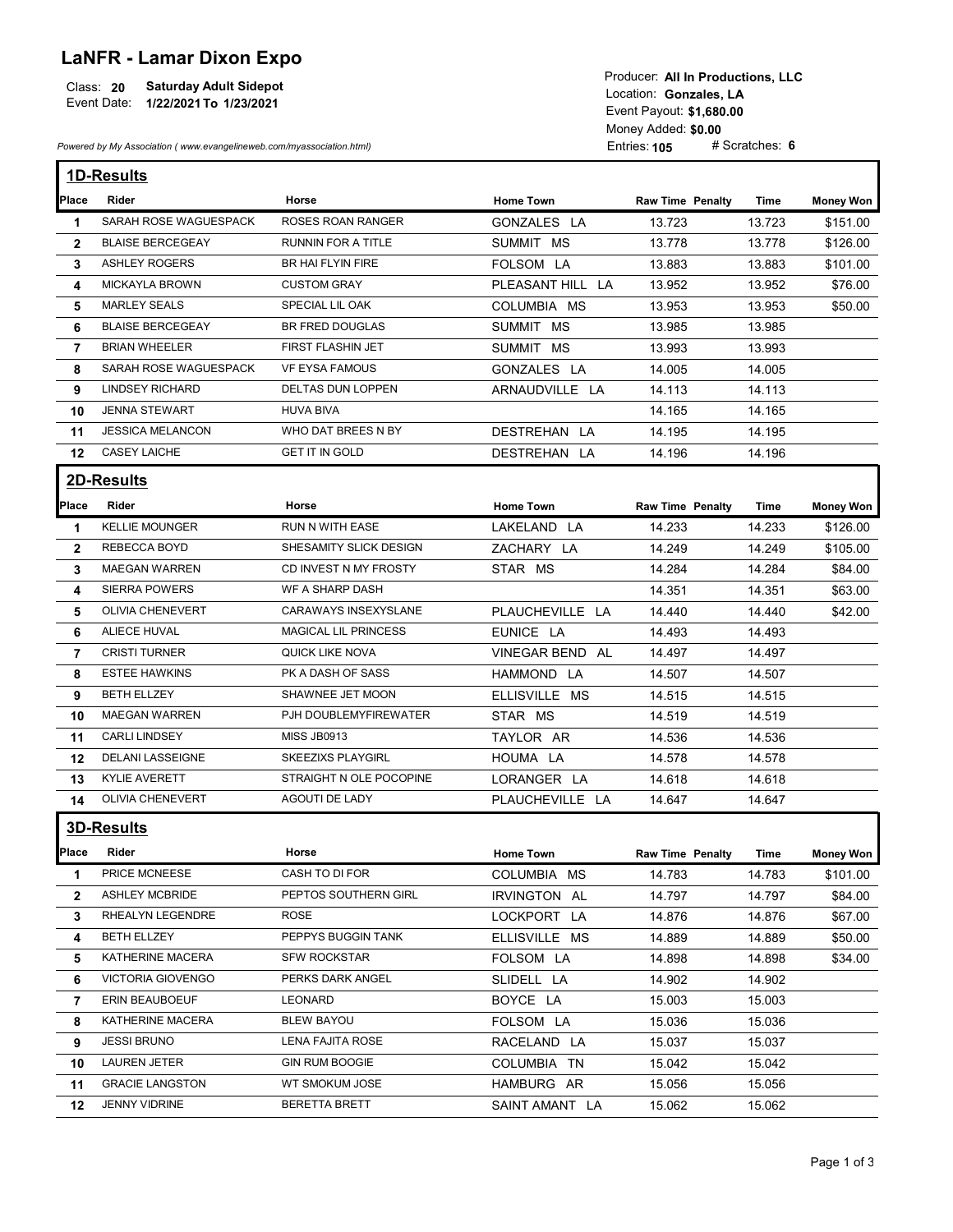| 13.            | <b>ASHLEY LEE</b>       | A RARE FORM OF CASH        | MT OLIVE MS      | 15.078                  | 15.078       |                  |
|----------------|-------------------------|----------------------------|------------------|-------------------------|--------------|------------------|
| 14             | CHELSEA HOWARD          | <b>BLAZEN BULL OF FIRE</b> | GLENMORA LA      | 15.102                  | 15.102       |                  |
| 15             | <b>BLAISE BERCEGEAY</b> | BR THREE PEAT              | SUMMIT MS        | 15.106                  | 15.106       |                  |
| 16             | JACKLYN UNDERWOOD       | <b>BLONDE AND CHEXY</b>    | PETAL MS         | 15.113                  | 15.113       |                  |
| 17             | SHAYLYN BENEFIELD       | LLE LOLK OF FAME           | GULFPORT MS      | 15.116                  | 15.116       |                  |
| 18             | KATTI BREAUX            | MR TAPESTRY MOON           | CROWLEY LA       | 15.152                  | 15.152       |                  |
| 19             | <b>ALLI MARTIN</b>      | <b>SLING SHOT</b>          | SUNSET LA        | 15.211                  | 15.211       |                  |
| 20             | <b>MISTI THIBODEAUX</b> | COLONIAL BAR BULLY         | CHURCH POINT LA  | 15.221                  | 15.221       |                  |
|                | 4D-Results              |                            |                  |                         |              |                  |
|                |                         |                            |                  |                         |              |                  |
| Place          | Rider                   | Horse                      | <b>Home Town</b> | <b>Raw Time Penalty</b> | Time         | <b>Money Won</b> |
| $\mathbf 1$    | CHELSEA HOWARD          | SPUD                       | GLENMORA LA      | 15.285                  | 15.285       | \$76.00          |
| $\mathbf{2}$   | <b>KRISTIN BOOKER</b>   | IMA RARE HAGGARD           | CLINTON LA       | 15.423                  | 15.423       | \$63.00          |
| 3              | JACKLYN UNDERWOOD       | <b>LICIOUS</b>             | PETAL MS         | 15.457                  | 15.457       | \$50.00          |
| 4              | <b>NEENAH THOMAS</b>    | RED HEADED BULLY           | AMITE LA         | 15.580                  | 15.580       | \$38.00          |
| 5              | <b>LACY KELLER</b>      | KT SHARP CORONA            | LONGVILLE LA     | 15.617                  | 15.617       | \$25.00          |
| 6              | MADELINE ALLEMOND       | DUN SLICK FORMULA          | LAFAYETTE LA     | 15.689                  | 15.689       |                  |
|                | 5D-Results              |                            |                  |                         |              |                  |
| Place          | Rider                   | Horse                      | <b>Home Town</b> | <b>Raw Time Penalty</b> | Time         | <b>Money Won</b> |
| -1             | MIRANDA MADERE          | <b>MERLIN</b>              | HOUMA LA         | 15.885                  | 15.885       | \$50.00          |
| $\overline{2}$ | <b>ALLI MARTIN</b>      | <b>SUPAFREAK</b>           | SUNSET LA        | 15.981                  | 15.981       | \$42.00          |
| 3              | <b>KELLIE PIERCE</b>    | EASY                       |                  | 15.982                  | 15.982       | \$34.00          |
| 4              | OLIVIA KATE GUIDRY      | <b>TANK</b>                | DUSON LA         | 16.002                  | 16.002       | \$25.00          |
| 5              | ASHLEIGH JOHNSON        | <b>HONEY</b>               |                  | 16.082                  | 16.082       | \$17.00          |
| 6              | ELIZABETH MCANALLY      | FLYING WITH COLORS         | DENHAM SPRINGS L | 16.296                  | 16.296       |                  |
| 7              | NIKKI WHITE             | <b>STILLETTO</b>           | WESSON MS        | 16.506                  | 16.506       |                  |
| 8              | ANNE BEAUBOEUF          | <b>BITSY</b>               |                  | 16.592                  | 16.592       |                  |
|                | <b>CHEYENNE ATKINS</b>  | <b>FAME RUNS DEEP</b>      | SUMRALL MS       |                         |              |                  |
| 9              | <b>KARA STEVERSON</b>   | <b>SKEETER</b>             |                  | 16.675                  | 16.675       |                  |
| 10             | <b>JENNY VIDRINE</b>    | NO TIME TA BLINK           | LULING LA        | 17.049                  | 17.049       |                  |
| 11             |                         |                            | SAINT AMANT LA   | 17.177                  | 17.177       |                  |
| 12             | <b>CINDY NAVARRE</b>    | PREACHER                   | HOLDEN LA        | 17.713                  | 17.713       |                  |
|                | <b>No Time-Results</b>  |                            |                  |                         |              |                  |
| Place          | Rider                   | Horse                      | <b>Home Town</b> | Raw Time Penalty        | Time         | <b>Money Won</b> |
|                | PARIS JEAN              | FAME IN A FLING            | PEARL RIVER LA   | 13.840                  | 5<br>818.840 |                  |
|                | <b>MICKAYLA BROWN</b>   | <b>TOMMYS TANK</b>         | PLEASANT HILL LA | 5<br>13.845             | 818.845      |                  |
|                | <b>MACIE REINE</b>      | SF GIVEM HELL HONEY        | LAPLACE LA       | 14.029<br>5             | 819.029      |                  |
|                | <b>BRIAN WHEELER</b>    | KISS MY ROYAL FANNY        | SUMMIT MS        | 14.063<br>5             | 819.063      |                  |
|                | PARIS JEAN              | <b>HOLDINALLTHESEISES</b>  | PEARL RIVER LA   | 14.192<br>5             | 819.192      |                  |
|                | <b>KYLIE AVERETT</b>    | <b>GOLD STREAKIN LEO</b>   | LORANGER LA      | 14.203<br>5             | 819.203      |                  |
|                | <b>EMILIE HOLMES</b>    | SUN FROSTED FRENCHMAN      | WAGGAMAN LA      | 14.435<br>5             | 819.435      |                  |
|                | MAEGHEN LEE             | VK DESIGNEDTOSHINE         | POPLARVILLE MS   | 14.437<br>5             | 819.437      |                  |
|                | RHEA PITRE              | SUMMERS LITTLE SURPRISE    |                  |                         |              |                  |
|                |                         |                            | RACELAND LA      | 14.447                  | 819.447<br>5 |                  |
|                | <b>ALLI MARTIN</b>      | SHINES TOPSAIL             | SUNSET LA        | 14.486<br>5             | 819.486      |                  |
|                | ERIN BEAUBOEUF          | ROYAL KING ZEKES BOY       | BOYCE LA         | 14.539<br>5             | 819.539      |                  |
|                | <b>KRISTEN DOMANGUE</b> | <b>WATERS UP</b>           | SCOTT LA         | 14.783<br>5             | 819.783      |                  |
|                | OLIVIA KATE GUIDRY      | TURNIN ON FAITH            | DUSON LA         | 14.812<br>5             | 819.812      |                  |
|                |                         | SHESANIVORY                |                  | 14.912<br>5             | 819.912      |                  |
|                | <b>JENNA STEWART</b>    |                            |                  |                         | 819.950      |                  |
|                | <b>MICKAYLA BROWN</b>   | FLIT YEAH IM SIXY          | PLEASANT HILL LA | 14.950<br>5             |              |                  |
|                | PARIS JEAN              | FLASHY MOON FLASH          | PEARL RIVER LA   | 15.396<br>5             | 820.396      |                  |
|                | <b>GRACIE LANGSTON</b>  | ROSIE'S RAREN APRIL        | HAMBURG AR       | 15.401<br>5             | 820.401      |                  |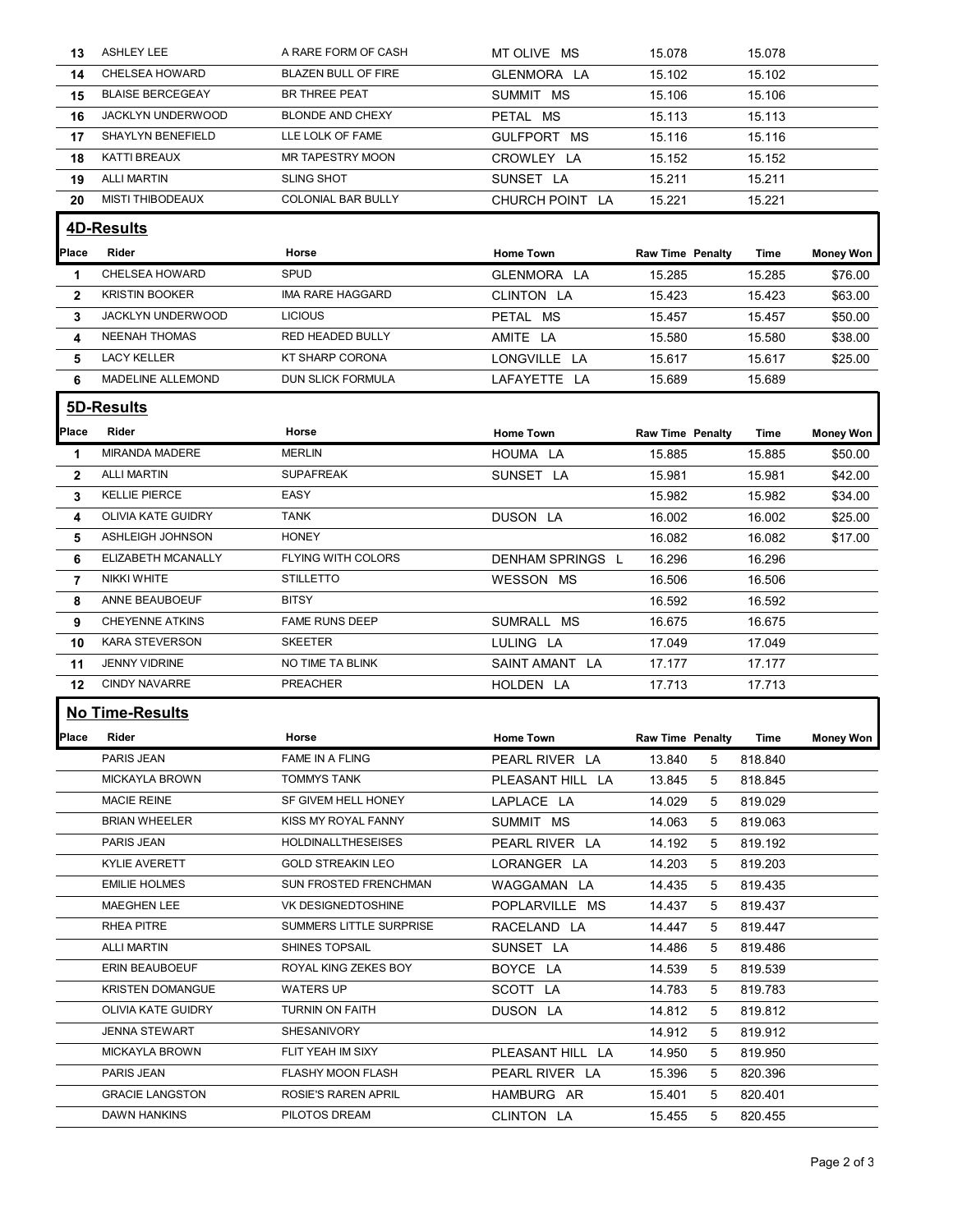| <b>KEELIE BRIGNAC</b>   | <b>RANGER</b>              | SPRINGFIELD LA   | 15.457  | 5           | 820.457 |  |
|-------------------------|----------------------------|------------------|---------|-------------|---------|--|
| <b>CHEYENNE ATKINS</b>  | TAKE THE QUICK ROAD        | SUMRALL MS       | 15.865  | 5           | 820.865 |  |
| <b>JESSICA MELANCON</b> | PLAYERS RISING STAR        | DESTREHAN LA     | 15.879  | 5           | 820.879 |  |
| <b>ALLI MARTIN</b>      | JA BLOOMING COOL           | SUNSET LA        | 15.882  | 5           | 820.882 |  |
| <b>LAYNEE GREER</b>     | CARONA CARTELLA            | MAURPAUS LA      | 15.996  | 5           | 820.996 |  |
| <b>BRENNAN WEIGEL</b>   | THIS CATS RUNNING BAYOU    | HARVEY LA        | 16.135  | 5           | 821.135 |  |
| PAITON VALLOT           | ROANNS MONEY MAN           |                  | 16.307  | 5           | 821.307 |  |
| KATI LAVIOLETTE         | <b>VR INSTAGATOR</b>       | CHURCH POINT LA  | 16.510  | 5           | 821.510 |  |
| TY MARKS                | HUSSLIN SPARKS GOLD        | SMITHDALE MS     | 16.595  | 5           | 821.595 |  |
| KATTI BREAUX            | FLITTEN GETTIN BYE         | CROWLEY LA       | 16.846  | 5           | 821.846 |  |
| SHAYLYN BENEFIELD       | LLE LOOKIN FOR MORE        | GULFPORT MS      | 17.184  | 5           | 822.184 |  |
| <b>KENZIE TRAHAN</b>    | GUILTY OF A GOOD TIME      | NEW IBERIA LA    | 17.867  | $5^{\circ}$ | 822.867 |  |
| KAYLA KEITH             | <b>BLAZIN BY</b>           | CLAYTON LA       | 19.146  | 5           | 824.146 |  |
| ANNE BEAUBOEUF          | PETE                       |                  | 15.340  | 10          | 825.340 |  |
| CHRISTINA MATTE         | MOON PIE                   | PRAIRIEVILLE LA  | 15.685  | 10          | 825.685 |  |
| <b>KELLIE MOUNGER</b>   | <b>EASY JETS FIREWATER</b> | LAKELAND LA      | 18.501  | 15          | 833.501 |  |
| JACKLYN UNDERWOOD       | DQ JUST TO SEXY            | PETAL MS         | 999.000 |             | 999.000 |  |
| <b>Scratches</b>        |                            |                  |         |             |         |  |
| Contestant              | Horse                      | <b>Home Town</b> |         |             |         |  |
| BRENNAN WEIGEL          | MASTERS BAYOU LADY         | HARVEY LA        |         |             |         |  |
| CINDY NAVARRE           | PWS CAT                    | HOLDEN LA        |         |             |         |  |
| <b>HAYLIE AULD</b>      | PAL                        | IRVINGTON AL     |         |             |         |  |
| KAYLA KEITH             | <b>IMA FAMOUS PISTOL</b>   | CLAYTON LA       |         |             |         |  |
| MCKENZIE POWELL         | <b>CACK PARR</b>           | JACKSON AL       |         |             |         |  |
|                         |                            |                  |         |             |         |  |
| WES TUCKER              | EARLY EASTER MORNIN        | ZEPHYRHILLS FL   |         |             |         |  |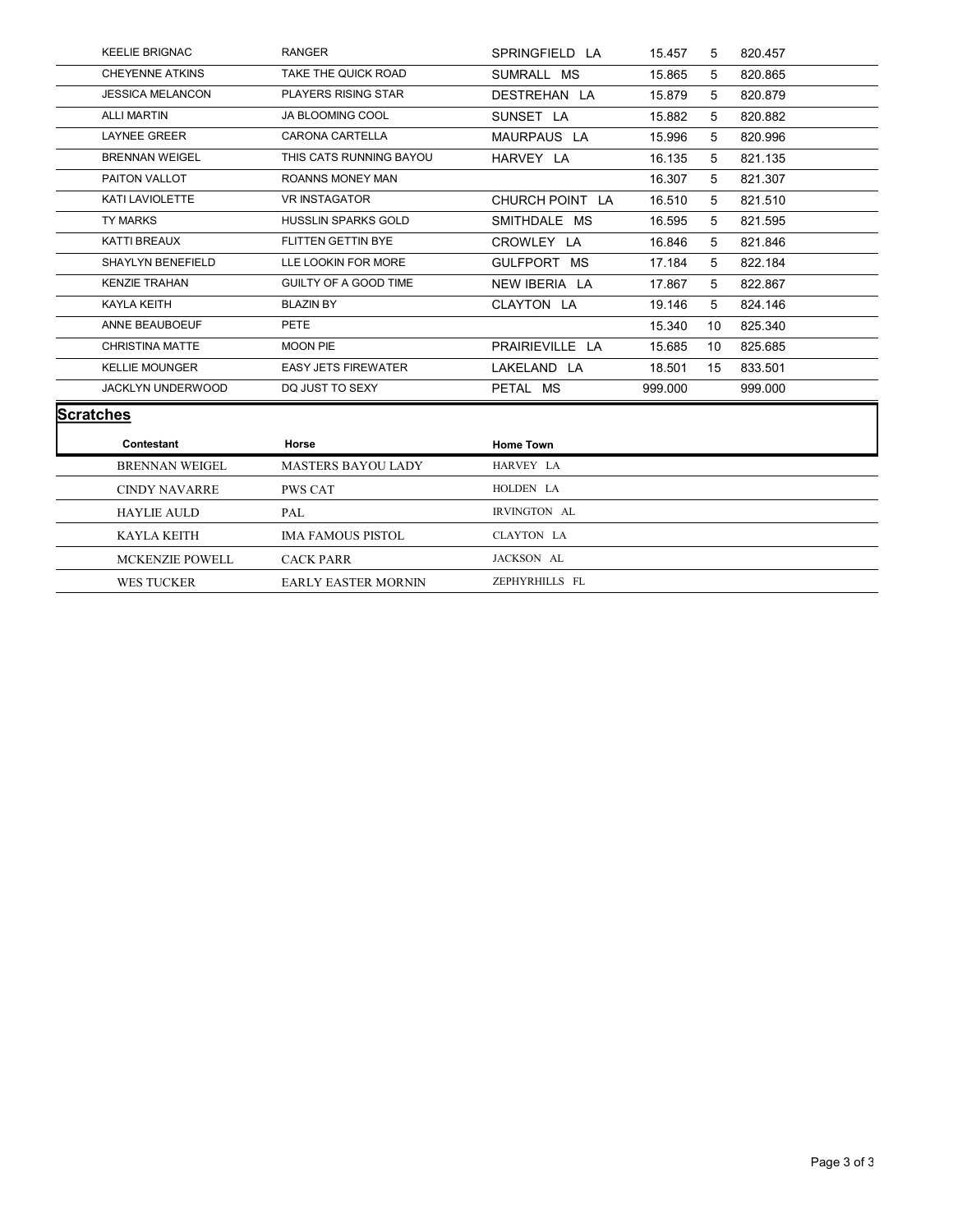## LaNFR - Lamar Dixon Expo

| <b>Saturday Senior Sidepot</b><br>Class: 21<br>Event Date:<br>1/22/2021 To 1/23/2021 | Producer: All In Productions, LLC<br>Location: Gonzales. LA<br>Event Payout: \$847.00 |
|--------------------------------------------------------------------------------------|---------------------------------------------------------------------------------------|
|                                                                                      | Money Added: \$0.00                                                                   |
| Powered by My Association (www.evangelineweb.com/myassociation.html)                 | # Scratches: $\boldsymbol{0}$<br>Entries: $53$                                        |

|                | <b>Saturday Senior Sidepot</b><br>Class: 21<br>Event Date:<br>1/22/2021 To 1/23/2021<br>Powered by My Association (www.evangelineweb.com/myassociation.html) |                                                    |                          | Producer: All In Productions, LLC<br>Location: Gonzales, LA<br>Event Payout: \$847.00<br>Money Added: \$0.00<br>Entries: 53 | # Scratches: 0 |                  |
|----------------|--------------------------------------------------------------------------------------------------------------------------------------------------------------|----------------------------------------------------|--------------------------|-----------------------------------------------------------------------------------------------------------------------------|----------------|------------------|
|                |                                                                                                                                                              |                                                    |                          |                                                                                                                             |                |                  |
|                | 1D-Results                                                                                                                                                   |                                                    |                          |                                                                                                                             |                |                  |
| Place          | Rider                                                                                                                                                        | Horse                                              | <b>Home Town</b>         | <b>Raw Time Penalty</b>                                                                                                     | Time           | <b>Money Won</b> |
| $\mathbf 1$    | <b>ANDI ARDOIN</b>                                                                                                                                           | SHU CAN GET IT                                     | JACKSON LA               | 13.787                                                                                                                      | 13.787         | \$127.00         |
| $\overline{2}$ | <b>BRANDON FORTNEY</b>                                                                                                                                       | I CAUGHT YA LOOKING                                | <b>BATON ROUGE LA</b>    | 13.957                                                                                                                      | 13.957         | \$76.00          |
| 3              | <b>BRANDON FORTNEY</b>                                                                                                                                       | <b>BAR CHASIN FRENCHMAN</b>                        | <b>BATON ROUGE LA</b>    | 14.030                                                                                                                      | 14.030         | \$51.00          |
| 4              | <b>LORI FAULK</b>                                                                                                                                            | <b>JET</b>                                         |                          | 14.135                                                                                                                      | 14.135         |                  |
| 5              | MICHELLE BLANCHET                                                                                                                                            | <b>DESIGN TA BE FAMOUS</b>                         | ROSEDALE LA              | 14.281                                                                                                                      | 14.281         |                  |
| 6              | <b>BRANDON FORTNEY</b>                                                                                                                                       | KB DASH TA CHICK                                   | <b>BATON ROUGE LA</b>    | 14.283                                                                                                                      | 14.283         |                  |
|                | 2D-Results                                                                                                                                                   |                                                    |                          |                                                                                                                             |                |                  |
| <b>Place</b>   | Rider                                                                                                                                                        | Horse                                              | <b>Home Town</b>         | <b>Raw Time Penalty</b>                                                                                                     | Time           | <b>Money Won</b> |
| -1             | DARLENE MORAN                                                                                                                                                | <b>ITTY BIT OF BRISCO</b>                          | SANDY HOOK MS            | 14.298                                                                                                                      | 14.298         | \$106.00         |
|                | <b>BRANDON FORTNEY</b>                                                                                                                                       | <b>SHOTS OF FIREWATER</b>                          | <b>BATON ROUGE LA</b>    | 14.335                                                                                                                      | 14.335         | \$64.00          |
| $\mathbf{2}$   | <b>LORI FAULK</b>                                                                                                                                            | VF NATURALLY GIFTED                                |                          |                                                                                                                             |                |                  |
| 3              |                                                                                                                                                              |                                                    |                          | 14.381                                                                                                                      | 14.381         | \$42.00          |
| 4              | <b>LORI FAULK</b>                                                                                                                                            | <b>ROCK SOLID KISS</b><br><b>CALS FROSTY SOCKS</b> |                          | 14.442                                                                                                                      | 14.442         |                  |
| 5              | <b>TRUDY BULLIARD</b>                                                                                                                                        |                                                    | <b>SAINT MARTINVILLE</b> | 14.489                                                                                                                      | 14.489         |                  |
| 6              | APRIL BLACK<br><b>TRUDY BULLIARD</b>                                                                                                                         | RED NATIVE DUNIT                                   | OAKDALE LA               | 14.508                                                                                                                      | 14.508         |                  |
| 7              |                                                                                                                                                              | <b>TTT KAJUN FACT</b>                              | <b>SAINT MARTINVILLE</b> | 14.563                                                                                                                      | 14.563         |                  |
| 8              | JULIE BRIDEWELL                                                                                                                                              | HAPPY ON THE ROCKS                                 | HAUGHTON LA              | 14.571                                                                                                                      | 14.571         |                  |
| 9              | ANGIE JEAN                                                                                                                                                   | KN JASTR TAZZ TA FAME<br><b>FORTUNE</b>            | PEARL RIVER LA           | 14.588                                                                                                                      | 14.588         |                  |
| 10             | <b>BONNIE BURNS</b>                                                                                                                                          |                                                    | GONZALES LA              | 14.611                                                                                                                      | 14.611         |                  |
| 11             | <b>HEIDI MCNEESE</b>                                                                                                                                         | FLITS HEART OF HOPE                                |                          | 14.637                                                                                                                      | 14.637         |                  |
| 12             | <b>KELLIE WALLACE</b>                                                                                                                                        | <b>BAY BAR CASINO</b>                              | <b>WATSON LA</b>         | 14.656                                                                                                                      | 14.656         |                  |
| 13             | ANDI ARDOIN                                                                                                                                                  | DASH IN JIMMY CHOOS                                | JACKSON LA               | 14.725                                                                                                                      | 14.725         |                  |
|                | 3D-Results                                                                                                                                                   |                                                    |                          |                                                                                                                             |                |                  |
| Place          | Rider                                                                                                                                                        | Horse                                              | <b>Home Town</b>         | <b>Raw Time Penalty</b>                                                                                                     | Time           | <b>Money Won</b> |
| -1             | SHONNYE FALVEY                                                                                                                                               | MOONSHINE NONSTOP                                  | WESSON MS                | 14.852                                                                                                                      | 14.852         | \$85.00          |
| $\mathbf{2}$   | ANDI ARDOIN                                                                                                                                                  | JESSA JETTIN LADY                                  | JACKSON LA               | 14.865                                                                                                                      | 14.865         | \$51.00          |
| 3              | RHONDA ADDISON                                                                                                                                               | NAWLIN'S BREES                                     | HAMMOND LA               | 14.868                                                                                                                      | 14.868         | \$34.00          |
| 4              | MICHELLE BLANCHET                                                                                                                                            | <b>GRC QUICK AND FAMOUS</b>                        | ROSEDALE LA              | 15.090                                                                                                                      | 15.090         |                  |
| 5              | <b>LORRAINE BESSON</b>                                                                                                                                       | <b>FRENCHMANS ASA</b>                              | LABADIEVILLE LA          | 15.105                                                                                                                      | 15.105         |                  |
| 6              | SHAWN ARCENAUX                                                                                                                                               | KING LEE PEPPY EK                                  | <b>SAINT MARTINVILLE</b> | 15.138                                                                                                                      | 15.138         |                  |
| $\overline{7}$ | JULIE BRIDEWELL                                                                                                                                              | MARIO'S SUN OLENA                                  | HAUGHTON LA              | 15.192                                                                                                                      | 15.192         |                  |
| 8              | ANDI ARDOIN                                                                                                                                                  | <b>FLASH THE FIREWATER</b>                         | JACKSON LA               | 15.206                                                                                                                      | 15.206         |                  |
|                | 4D-Results                                                                                                                                                   |                                                    |                          |                                                                                                                             |                |                  |
|                |                                                                                                                                                              |                                                    |                          |                                                                                                                             |                |                  |
| Place          | Rider                                                                                                                                                        | Horse                                              | <b>Home Town</b>         | <b>Raw Time Penalty</b>                                                                                                     | Time           | <b>Money Won</b> |
| $\mathbf 1$    | SHEREE BEAUBOEUF                                                                                                                                             | <b>MOLLY</b>                                       | BOYCE LA                 | 15.330                                                                                                                      | 15.330         | \$64.00          |
| $\mathbf{2}$   | ROBERTA CULPEPPER                                                                                                                                            | <b>JAKE</b>                                        | WESTWEGO LA              | 15.375                                                                                                                      | 15.375         | \$38.00          |
| 3              | RHONDA ADDISON                                                                                                                                               | WASABI MAKES ME HOT                                | HAMMOND LA               | 15.389                                                                                                                      | 15.389         | \$25.00          |
| 4              | MEGAN DAUGHENBAUGH                                                                                                                                           | HR DASH TA MOONLIGHT                               | IOWA LA                  | 15.545                                                                                                                      | 15.545         |                  |
| 5              | <b>BERT CHAISSON</b>                                                                                                                                         | <b>BRISCO FORTUNE GETTER</b>                       | WAGGANA LA               | 15.653                                                                                                                      | 15.653         |                  |
| 6              | <b>BOBBI RANDLE</b>                                                                                                                                          | STREAKIN TO PASSER                                 | VINTON LA                | 15.660                                                                                                                      | 15.660         |                  |
| $\overline{7}$ | <b>MARY PARRISH</b>                                                                                                                                          | MODEL MACKIN CASH                                  | BILOXI MS                | 15.736                                                                                                                      | 15.736         |                  |